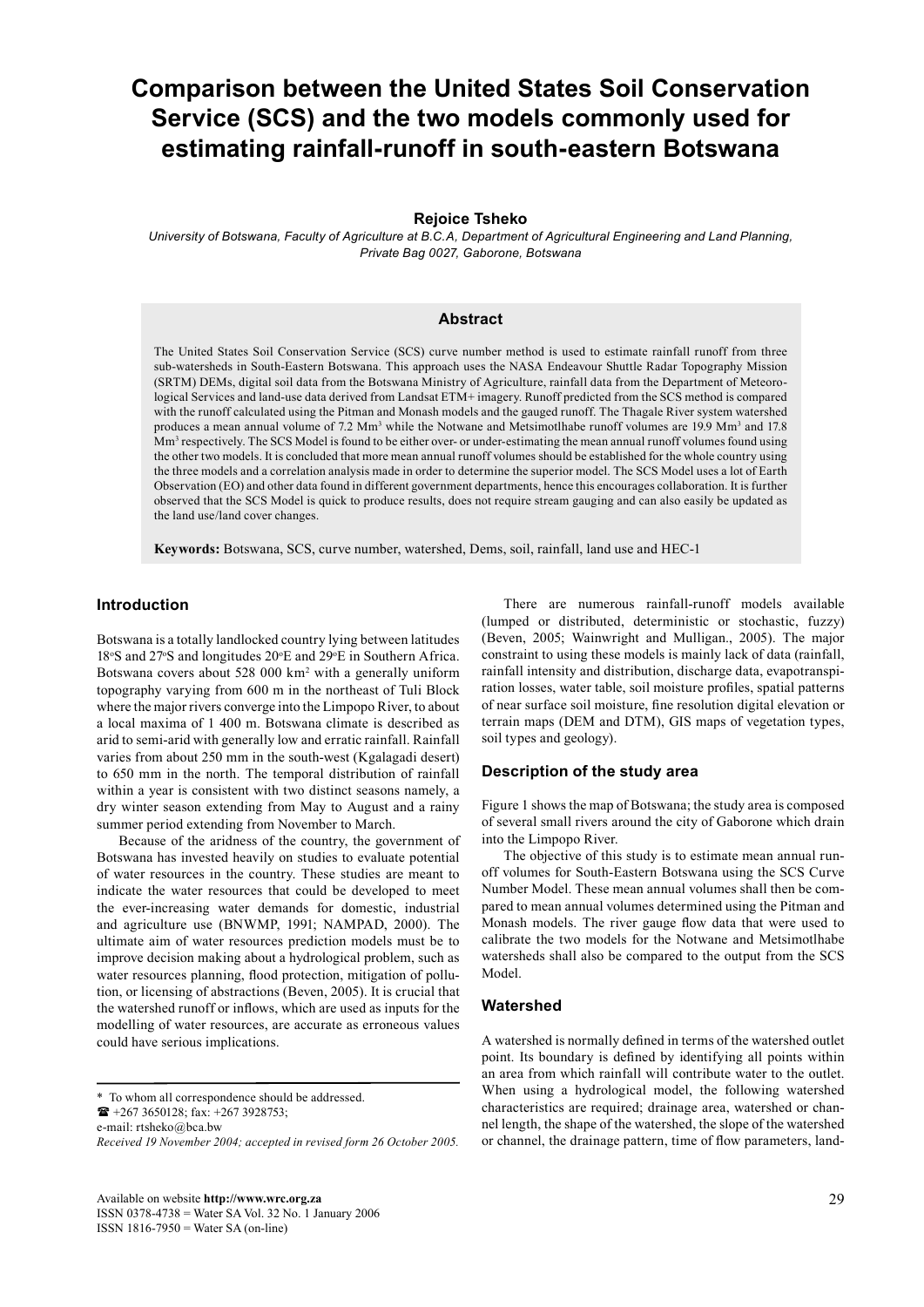

*Figure 1 Map of Botswana (1:9,460, 000). Source: Botswana Atlas*

use and hydrological soil types.

 In the eastern part of the country, rivers drain in an eastern to north-easterly direction flowing into the left bank of the Limpopo River which forms the international border between Botswana and South Africa. The significant river basins in the study area are the Notwane, Metsimotlhabe and Thagale systems. The total drainage area is 17 426 km<sup>2</sup>. This study area includes the following towns, cities and districts; Gaborone, Lobatse, South East, Kgatleng, Kweneng East, Barolong and Ngwaketsi with a total population of 715 959 (CSO, 2001).

#### **Rainfall**

Precipitation is an important element in many engineering designs. Although some designs only require the total volume of rainfall for a specified duration and frequency, many problems in hydrological design require the storm input to the design method to be expressed as a hyetograph (distribution of rain with respect to time) and not just as a total volume of the storm.

 The methodology used by United States Soil Conservation Service (SCS) to develop dimensionless rainfall distributions using the Weather Bureau's Rainfall Frequency Atlases, could be used to develop rainfall distributions for Botswana. Gieske (1992) observed that although rainfall amounts of 1987 to 1990 were above average, disregarding 1 mm or less storm events gave an average runoff depth of 8.5 mm and storm duration of 3.3 h. He concluded that in general, storm events lasted for less than 24 h in the Southeastern part of Botswana. Botswana experienced a low total annual rainfall characterised by very short and intense storms covering fairly small areas (Bhalotra, 1985; Gieske, 1992). In Botswana, the majority of runoff- producing storms result from convective thunderstorm-type events. The observation made above has also been seen elsewhere, that is intense storms are not necessarily more frequent in areas of high total annual rainfall (Schwab et al., 1993).

# **Soils**

Soil functions essentially as a pervious medium that provides a large number of passageways for water to move into the surface. The effectiveness of the soil to transport water depends on the size and permanency of the channels. The size of the conduits depends on the size of the soil particles, the degree of aggregation between particles and the arrangements of particles and aggregates.

 The soils of Botswana were mapped under the Soil Mapping and Advisory Services Project of the FAO/UNDP. The different soil units were identified and classified according to the FAO Revised Legends of the Soil Map of the World (FAO, 1988). Measurements of the physical properties of the soil were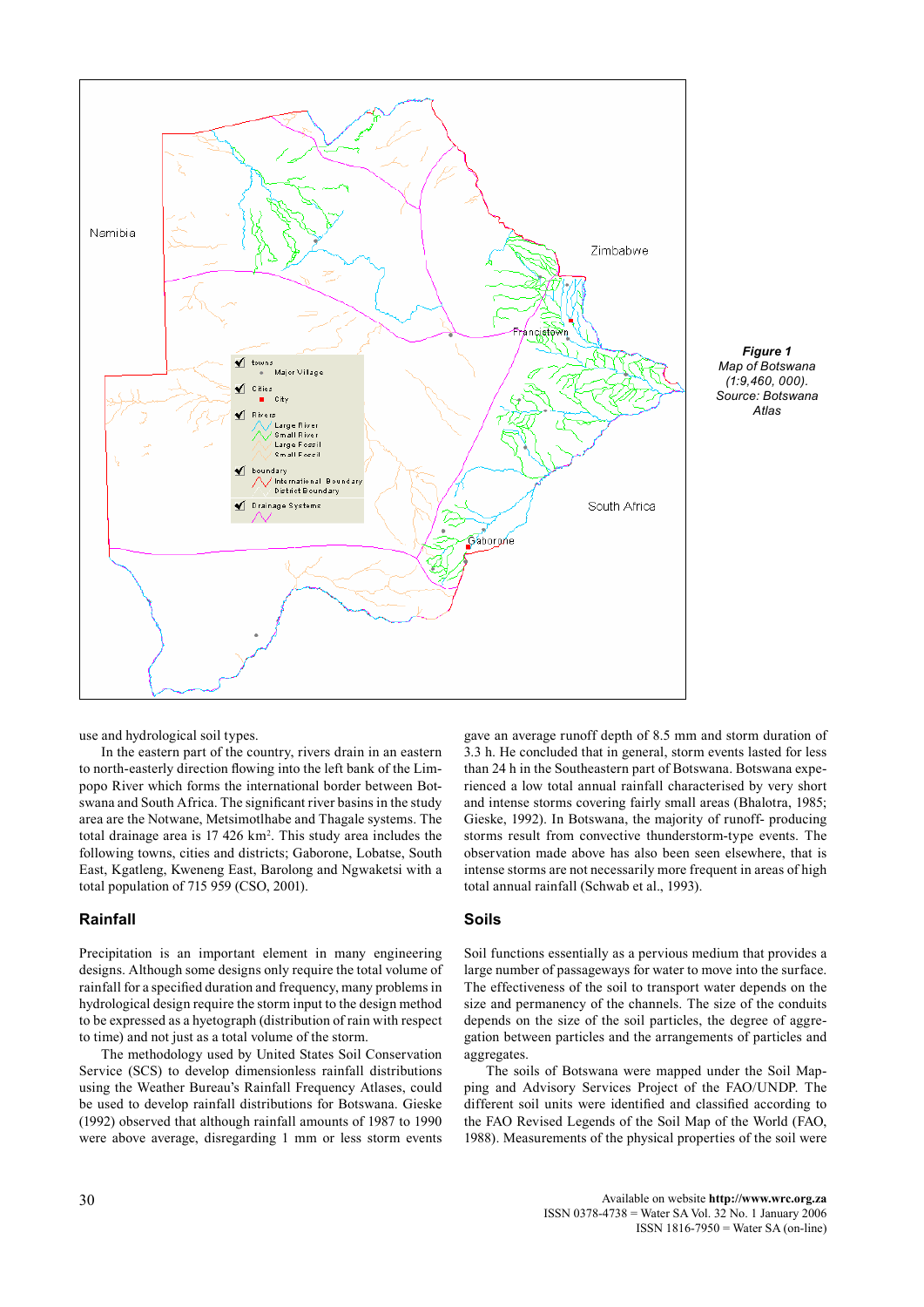also done for agriculturally important areas including the area in the present study. These physical properties include particle size distribution, bulk density, infiltration characteristics, moisture retention and structural stability of the surface soil (Joshua, 1991). The soils found at the study site include Arenosols, Luvisols, Calcisols, Vertisols, Gleysols and Regosols. Based on infiltration rates, these soils were categorised into four hydrological soil types.

# **Runoff**

Runoff is the portion of precipitation that makes its way to stream channels, lakes, or oceans as surface or subsurface runoff. In this study only the surface flow is dealt with. Surface runoff will only occur when the rate of precipitation exceeds the rate of water infiltration into the soil. In semi-arid areas such as Botswana, the total runoff is very low due to low rainfall and high transpiration losses. A threshold rainfall of 25 mm to 35 mm is required to generate runoff in the South-East of Botswana (BNWMP, 1991).

 The Department of Water Affairs (DWA) is responsible for the collection, storage, and dissemination of hydrometric data in Botswana. There are limited available stream discharge measurements for the southeast region. These include the Notwane 4 172.4  $\rm km^2$ , Metsimotlhabe 3 568  $\rm km^2$  and Thagale 9 686  $\rm km^2$ .

## **Digital Elevation Model (DEM)**

Digital elevation models and digital terrain maps (DTM) can be used to derive a wealth of information about the morphology of a land surface using algorithms traditionally used for processing raster data (U.S. Geological Survey, 1987; Jenson and Domingue, 1988; Klingebiel et al 1988; Wainwright and Mulligan, 2005). Nowadays DEMs are widely and readily available, these include satellite derived DEMs such as ASTER and SRTM, aerial photography derived DEMs and finally DEMs from digitised contour maps (Beven, 2005; Wentzel, 2002).

 In February 2000, the Shuttle Radar Topography Mission (SRTM) successfully collected interferometric synthetic aperture radar (IFSAR) data over 80 per cent of the landmass of the Earth between 60 degrees North and 56 degrees South latitudes to generate the most complete high-resolution digital topographic database of Earth.

 SRTM consisted of a specially modified radar system that flew onboard the Space Shuttle Endeavour during an 11-day mission. SRTM is an international project spearheaded by the National Geospatial-Intelligence Agency (NGA) and the National Aeronautics and Space Administration (NASA). These SRTM DEMs are now being distributed by several agencies both public and private at three spatial resolutions.

#### **Land use**

Current land cover is essential information for a reliable environmental database. Land cover is the expression of human activities and as such changes with alteration in these. Hence, land cover is a geographical feature which may form a reference base for applications ranging from forest and rangeland monitoring, production of statistics, planning, investment, biodiversity, climate change, hydrology, to desertification control. Despite the high demand for such type of information in most developing countries, these data are usually missing, outdated or not consistent. There has always been a need to standardise land use/ land cover classification (UNESCO, 1973; Muller et al., 2002; Anderson et al., 1976), recently FAO, UNEP and UNDP are in the forefront of developing what is known as Global Land Cover Network (GLCN) using the Land Cover Classification System (LCCS) developed during the FAO Africover Project in East Africa.

## **Research methodology**

#### **Currently used runoff-models**

In the past, the two deterministic rainfall-runoff models utilised in Botswana are the Pitman and Monash Models. The Pitman Model has been applied extensively in water resource projects in Botswana and most of Southern Africa (BNWMP, 1991). This lumped parameter model routes the monthly rainfall to runoff through interception and soil moisture storage, while deducting evaporation and transpiration losses (Pitman, 1973). The Monash Model is a distributed daily model, allowing area variability in rainfall and the catchment's geomorphology to be modelled directly (Porter and McMahon, 1971). BNWMP (1991) concluded that the Monash Model was superior to the Pitman Model and hence it was adopted for water resource planning in Botswana.

 In Botswana, the rational formula method has been adopted and is used for small catchments in road design drainage (i.e. less than 25 km2 ). The United States Soil Conservation Service (SCS) Curve Number Method has been found useful for designing catchments (greater than 25 km<sup>2</sup>) in South Africa. Engineers tend to extrapolate data from South Africa when applying the model to the Botswana conditions. BNWMP (1991) concluded that the model parameters for SCS method are lacking in Botswana hence the extrapolation of South Africa data may lead to errors in flood estimation.

 A water resources model has been developed for the Botswana conditions; this model integrates surface and groundwater sources of Southeast Botswana (SMEC et al., 1990; BNWMP, 1991). This model uses mostly outputs from the two models named above as inputs.

#### **Soil Conservation Service Model (SCS)**

This method was developed by SCS for uniform rainfall using the assumptions for a triangular hydrograph as shown in Eq. (1). This empirical method was developed from many years of stormflow records from agricultural watersheds in many parts of the United States. To compute runoff for a given precipitation, it is necessary to compute the curve number. A curve number (CN) is an index that represents the combination of a hydrological soil group and land-use and treatment class. A CN is a function of soil group, land-cover complex and antecedent moisture conditions.

$$
Q = \frac{(P - 0.2S)^2}{P + 0.8S} \tag{1}
$$

where:

Q is the runoff depth in mm

P is the rainfall in mm

 S is the maximum potential difference between rainfall and runoff in mm, starting at the time the storm begins.

where:

$$
S = \frac{25400}{CN} - 254\tag{2}
$$

and: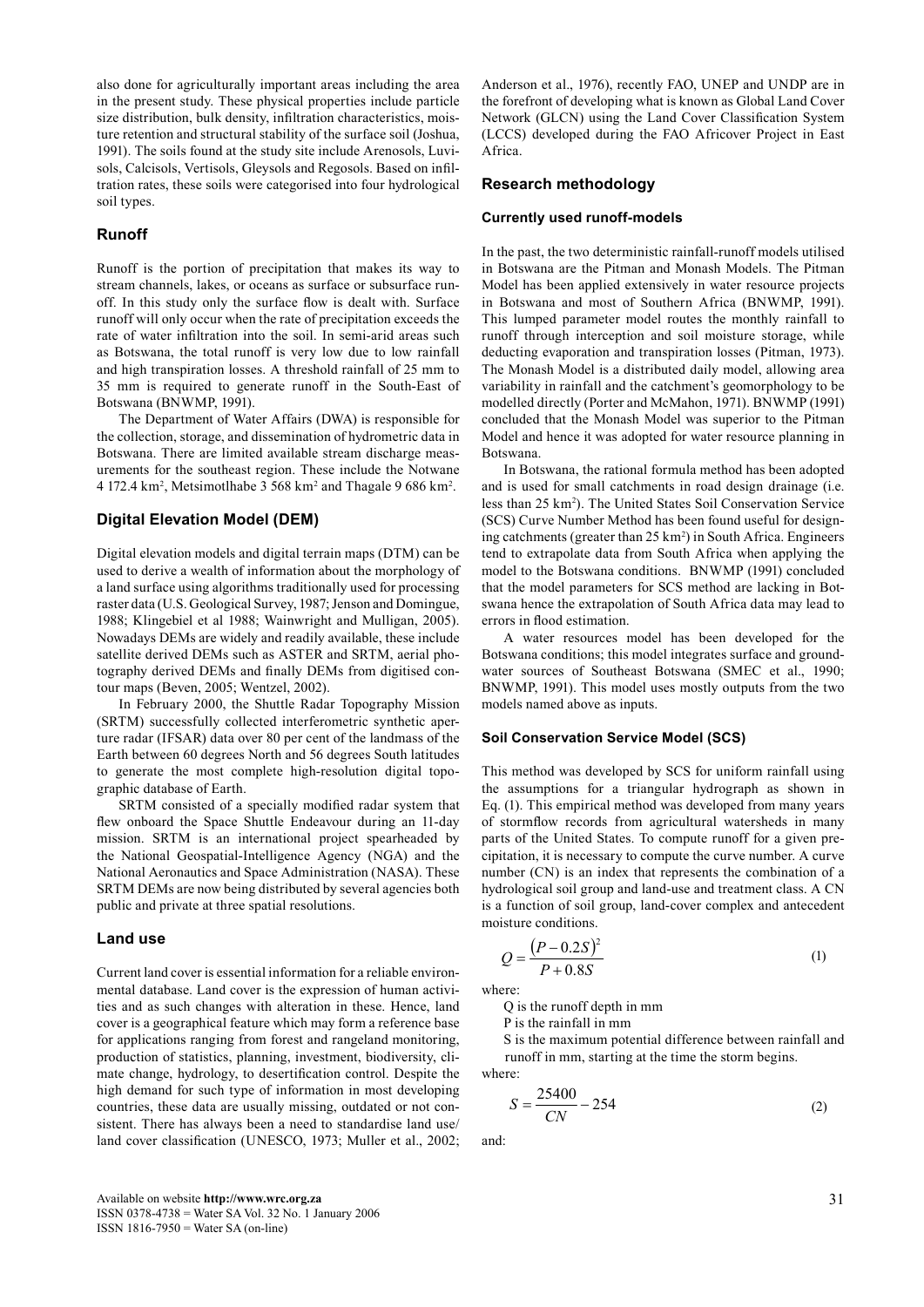$0 \leq C_N \leq 100$ 

Peak discharge,  $q_p$  can then be computed using Eq.(3) below;

$$
q_p = q_{um} A_m Q \tag{3}
$$

where:

 $q_{um}$  is the unit peak discharge (m<sup>3</sup>/s/km<sup>2</sup>/mm) of runoff

A is the drainage area in  $km<sup>2</sup>$ 

Q is the depth of runoff in mm.

# **Data sources and preparation for the SCS model**

## **DEM**

The Shuttle Radar Topography Mission (SRTM) DEMs data were acquired from FAO-SDRN. A global DEM was acquired using C-band (SIR-C) and X-band (X-SAR) interferometric synthetic aperture radars (ISAR). This DEM is currently the most complete homogeneous 30 m and 90 m resolution of the world (Baghdadi et al., 2005). Given the need for immediate availability of mosaicked and corrected elevation data for its activities and programmes, FAO-SDRN initiated its own program of post-processing raw

3 arc-second SRTM tiles to fulfil the objective of distributing to members of the GLCN network national coverage of base data sets such as elevation and multi-temporal Landsat images. FAO-SDRN used two alternative procedures for patching 90 m SRTM data. Due to superior results, the TOPOGRID algorithm of the ESRI-Arc/Info Model was used to interpolate the SRTM DEMs data and hence fill the gaps (<http://srtm.csi.cgiar.org/>).

 The DEMs for the project area were cropped from the S10E20 SRTM tiles and reprojected to UTM South Zone 35 for further processing using Watershed Modelling System (WMS v7.0) software. Watershed delineation from DEMs using the drainage module of WMS is straightforward and relatively simple. Figure 2 shows the delineated watershed, two reservoirs namely the Gaborone and Bokaa are also shown including several small earth dams constructed for agricultural purposes. The Molatedi Dam shown is in South Africa and also does not fall in the research area.

#### **Soils**

Digital soil data were obtained from the Botswana Ministry of Agriculture. These data comprised 1:100 000 shape and attribute data of the different soil types in Botswana (FAO/UNDP/Government of Botswana). The hydrological soil type attribute was created based on the infiltration rates of the different soil types based on AG: BOT/85/011 Field Document Number 33 (Joshua, 1991). The study site was clipped out of the whole country data using ArcView and reprojected to UTM South Zone 35 for further processing. After the infiltration data was added to the database, Fig. 3 was produced, the light colours show high infiltration sandy soils.

# **Land use**

Landsat ETM+ data were also acquired from FAO-SDRN and the regional remote sensing unit (RRSU). Channels 1, 3 and 4 of

*Figure 2 Delineated watersheds and reservoirs in the study area (1:1 920 000)*



*Figure 3 Hydrological Soil Types (0 -highest infiltration rate) (1:1 760 000)*

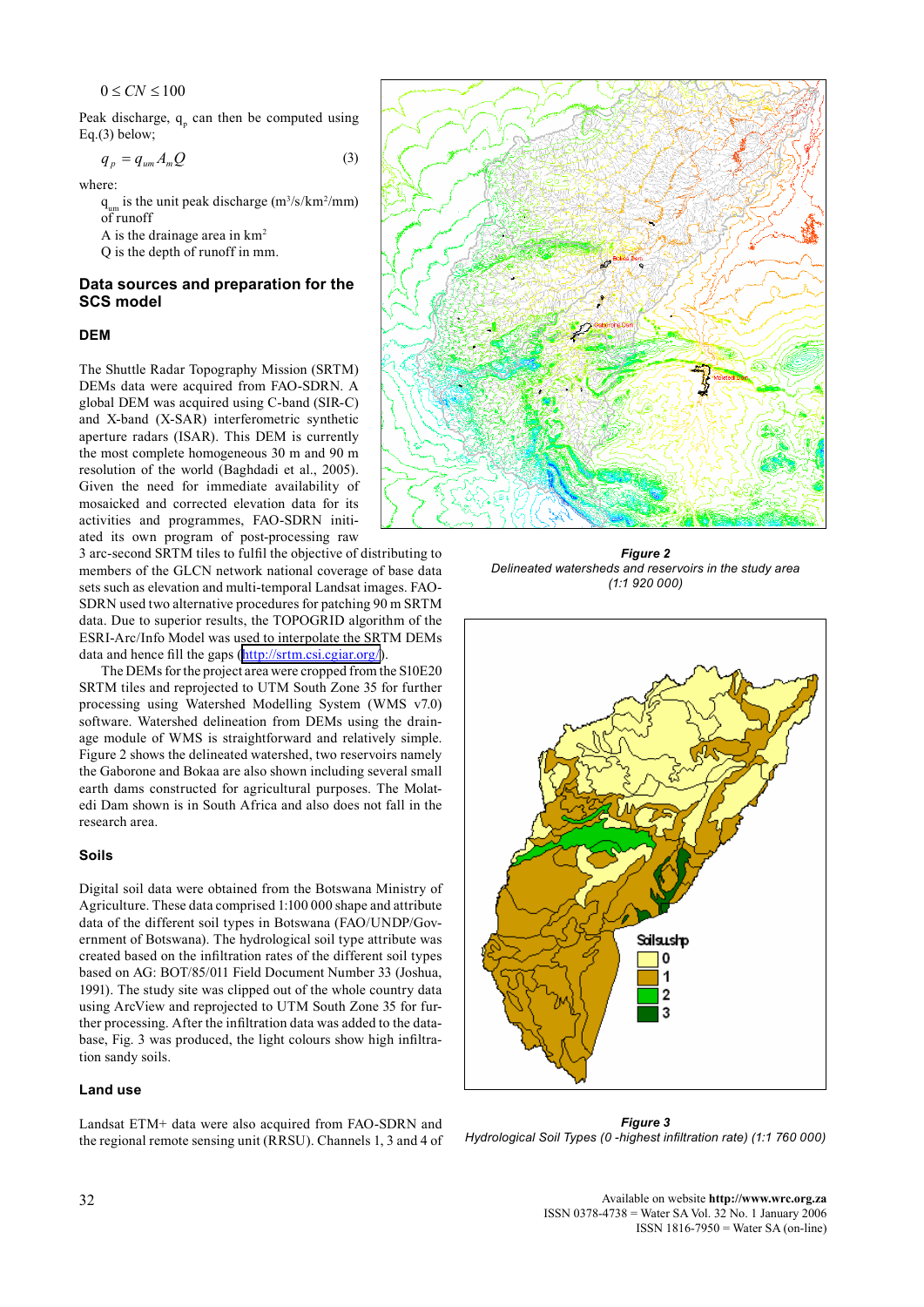

*Land-use types (based on Anderson et al., 1976) (1:1 720 000)*

the Landsat ETM+ (Path172 Row 077 2002) image were used to create the land-use/ land-cover database (Anderson et al., 1976; Lillesand et al., 2004; The Arkansas GAP Analysis Project). Manual and semi-automatic classification was carried out using GeoVIS software (Hagen and Di Gregorio, 2004; Terra Nova, 2000). The study area land use/ land cover database was clipped out and edited in ArcView and also reprojected to UTM South Zone 35 for further processing. Twelve land-use types were identified as shown in Fig. 4.

# **Rainfall**

In this study, the procedure outlined in McCuen (1989) was used to develop dimensionless rainfall distributions for the study area using Gaborone rainfall data from the department of Meteorological Services (DMS). Rainfall actual and gener-

ated (BNWMP, 1991) data from 8 stations in the Notwane, 10 stations in the Metsimotlhabe and 9 stations in the Thagale river systems were used to calculate average rainfall data input into the HEC-1 ([Hydro](http://www.hec.usace.army.mil/)[logical Engineering Center](http://www.hec.usace.army.mil/)-routine1) model. From the long-term rainfall data (1925 to 1988), the average rainfall for the winter months (June, July and August) is less than 5 mm per month, which is very little to produce any runoff in the SCS Model. These months were excluded in the analysis; hence only nine monthly data runoff volumes were calculated. In addition to the mean data, extreme conditions

> *Figure 6 (right) Methodology flowchart*

**SCS 6-hour rainfall distribution** 



*A cumulative rainfall curve*

such as long-term minimum and maximum data were also simulated. Figure 5 shows the developed dimensionless rainfall distribution data for Gaborone used by the model.

#### **SCS model results**

#### **Composite curve numbers**

The land-use and soil data were used to calculate composite curve numbers for the watersheds. The shape files were mapped to WMS feature objects using the GIS module. The soils coverage shapefile was mapped to HYDGRP (hydrological soil group) and the land-use coverage shape file mapped to LUCODE (land-use code). These are field names created in the database to store hydrological soil group and land-use codes in the watershed model (WMS) after GIS overlay. The mapping table were prepared and saved earlier in text mode. Finally the hydrological modelling module was used to calculate the composite curve numbers.

 Figure 6 summarises the data integration methodology, showing the raw data, processing steps and tools, SCS model inputs and expected output from the model.

 The HEC-1 model was used to calculate runoff for the three sub basins as shown in Fig. 7.

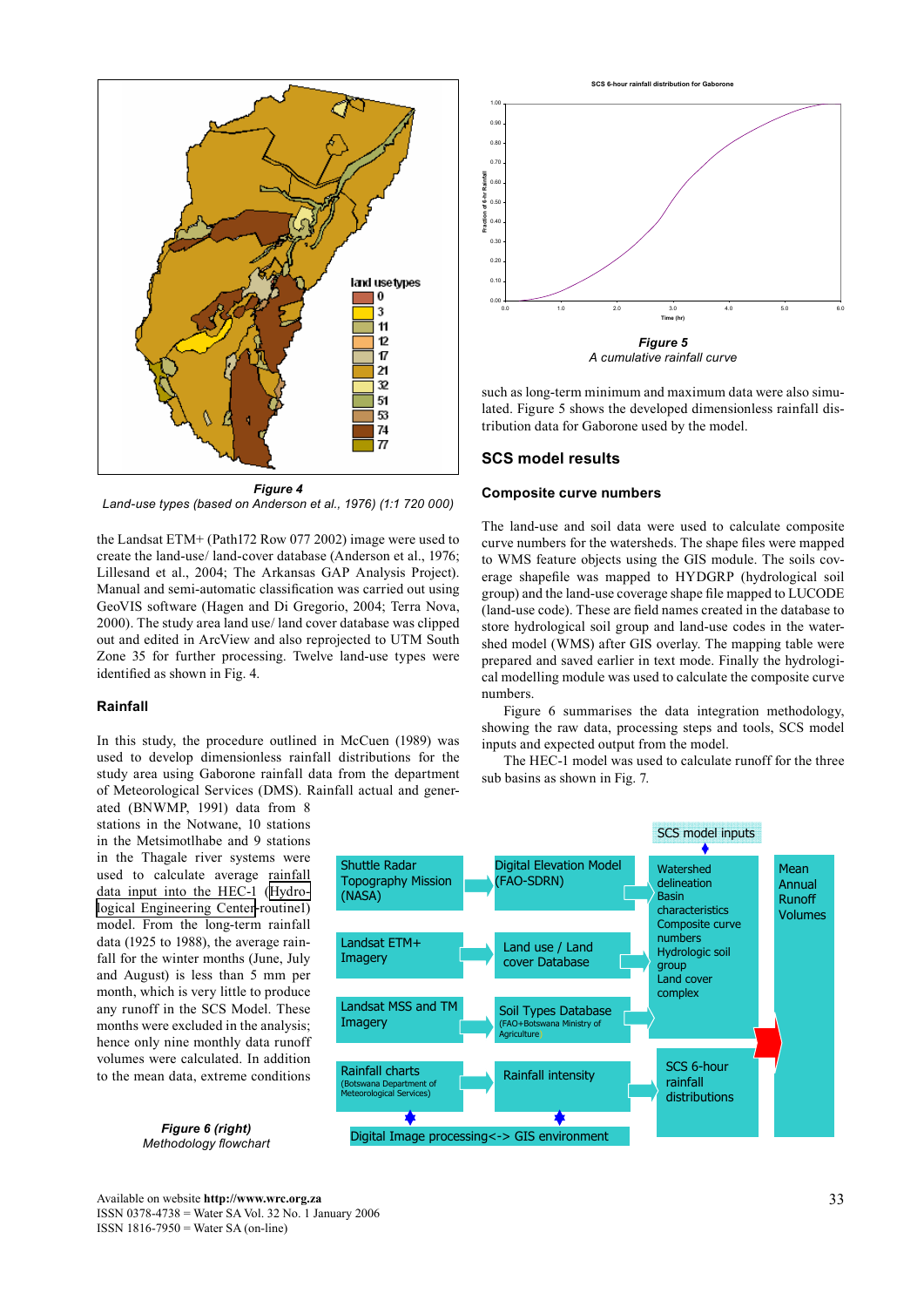

*Figure 7 HEC-1 model layouts for the three sub-basins (1:1, 920, 000)*



*Actual and predicted runoff from three models*

## **Runoff predictions**

Figure 8 shows the potential runoff using the Pitman, Monash (BNWMP, 1991) and SCS Models. Based on the gauged runoff data, the SCS method underestimates the runoff values for the Notwane River system watershed by 37.8% while overestimating the runoff values for the Metsimotlhabe River system by 53.9%. The Thagale River system runoff is calculated to be 7.2 Mm<sup>3</sup> using the SCS method; it has not been estimated previously.

 The SCS method estimated mean annual runoff value for Notwane watershed is 67% of the value adopted by (BNWMP, 1991) using the Monash model. This model also gives a runoff value 71% more than the Metsimotlhabe watershed value found using the Monash model.

#### **Discussion and evaluation**

Using the DEMs to delineate watersheds gave  $4\,172.4\ \mathrm{km^2}$  for the Notwane River system, 3 568 km2 for the Metsimotlhabe

River system and 9 686 km<sup>2</sup> for the Thagale River system. This compares very well with already established figures of 3 983 km2 and 3 570 km2 for both the Notwane and Metsimotlhabe River systems (BNWMP, 1991). There is, however, 4.8% difference in the watershed size for the Notwane River system. The Thagale River system, which includes Monametsana, Makgobokgobo and Mosomane has a huge drainage area but the curve number is only 56.15. This area is composed of mostly deep sands as shown in the soil map hence runoff is very small. There are several reasons to explain the variations in the mean annual runoff from the three models. There had been concerns on the availability and quality of stream flow records data (BNWMP, 1991); there are difficulties in recording water levels and inaccuracies in the adopted rating curves. There are very few stream gauged data used to calibrate the Pitman and Monash models. The model parameters required for both the Pitman and Monash are not easily or readily available in Botswana for comparison. No detailed work has been done to neither verify the model parameters nor determine the monthly evapotranspiration in Botswana; a figure based on 2000 mm/yr of open water evaporation is normally used. Although (BNWMP, 1991) found the Pitman model not acceptable, this model has been used extensively in the region (Midgley et al., 1994; Okavango Prototype Planning Model Report, 2004). It seems these models are mostly chosen based on preference and not necessarily merit. The overestimation of the Metsimotlhabe River system runoff might be attributed to the fact that Gaborone city runoff does not flow into the Gaborone Dam, which is the outlet for the Notwane watershed, but rather flows into the Metsimotlhabe River system. This runoff bypasses the outlet (Gaborone Dam) via the Segoditshane River, which in this study falls within the Metsimotlhabe watershed. It has to be noted that the gauging station for the Metsimotlhabe watershed is at the Bokaa Dam hence it will not record this flow, which ends up in the Limpopo River. Therefore the runoff from the city of Gaborone bypasses the two reservoirs at the Gaborone Dam and Bokaa Dam.

 Previously, the Thagale watershed did not have estimated mean annual runoff volume due to probably lack of gauging stations. It can be seen that the SCS method could be applied rapidly to all the watersheds even those without gauging stations.

 Figure 8 also shows that the SCS Model results do not correlate with neither the Pitman nor the Monash models runoff estimations for the Notwane and Metsimotlhabe watersheds. These two models were calibrated with the gauged data; hence it might be necessary to calibrate the SCS Model with the gauged data. Since the SCS Model is sensitive to land-use changes, new-gauged data should be used if calibration is required. The other problem with the calibration procedure for the SCS Model is that this model requires significant data as compared to the two models; hence calibration might negate this advantage. The best approach shall be to collect mean annual runoff volume data for the whole country using all the three models and gauged data where available and then perform a rigorous correlation analysis.

 All the runoff occurs within seven months (October to April) as shown in Fig. 9. The other months' rainfall is very little to produce any runoff. The SCS method does not model low rainfall runoff very well; the rainfall has to be at least 30 mm for higher curve numbers and 40 mm for lower curve numbers. BNWMP (1991) have also concluded that a threshold rainfall of 25 to 35 mm is required to produce runoff in the Pitman and Monash Models.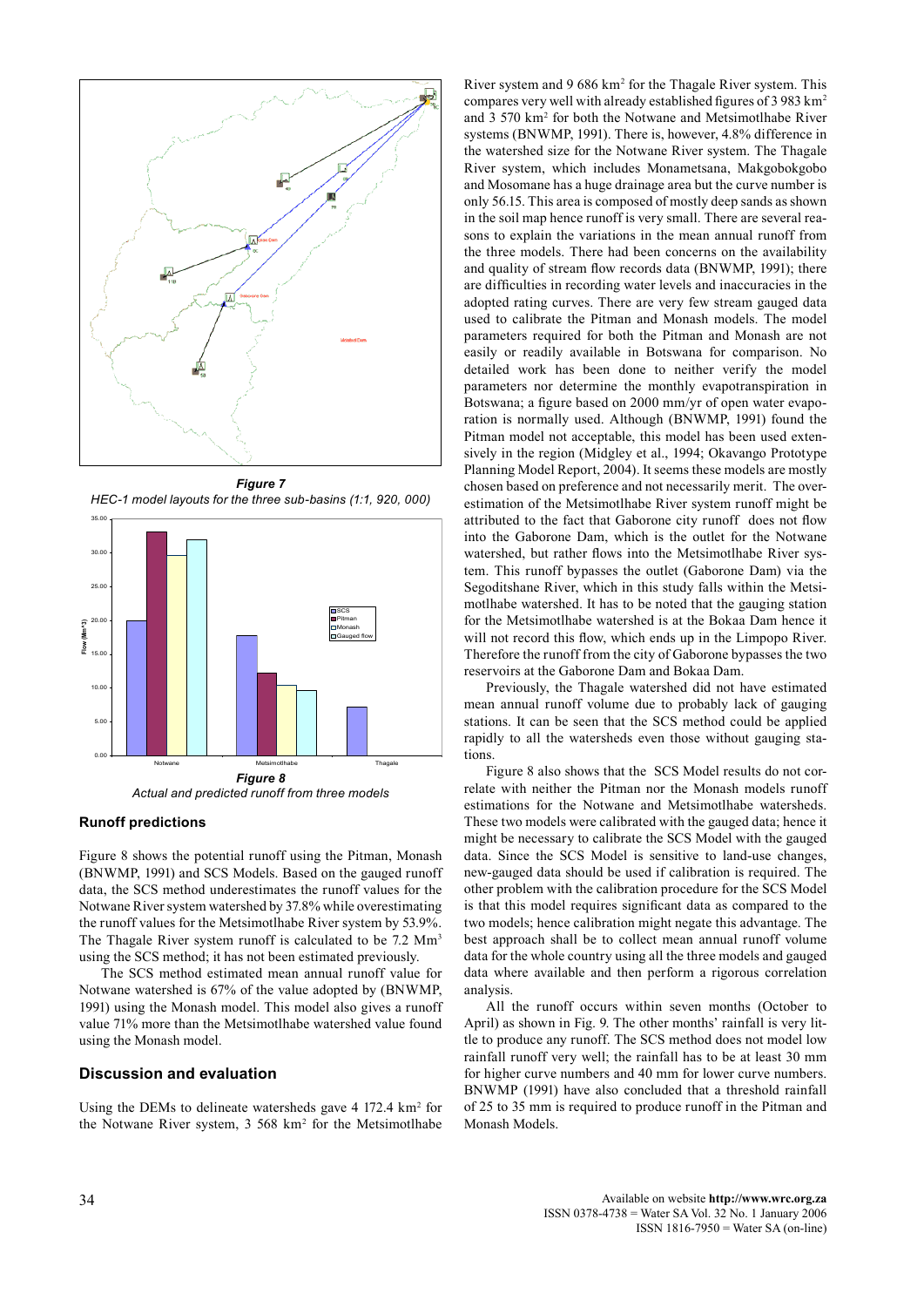

**Conclusions**

Rainfall runoff has been estimated for the three river systems watersheds based on 6-h storms. Using the SCS Model, Thagale River system watershed produces a mean annual volume of 7.2 Mm3 while the Notwane and Metsimotlhabe runoff volumes are  $19.9 \text{ Mm}^3$  and  $17.8 \text{ Mm}^3$  respectively. Runoff can only be expected between the months of October to April due to rainfall amounts available.

 The mean annual runoff volumes estimated using the SCS Model are significantly different from those from the calibrated Pitman and Monash models (Appendix 1). The SCS Model overestimate and underestimate mean annual runoff volumes for Metsimotlhabe and Notwane river systems respectively. The SCS Model can predict runoff volumes for un-gauged watershed as demonstrated for the Thagale watershed. This is an advantage, as most rivers minor systems in Botswana are not gauged. The SCS Model dependence on Earth Observation (EO) is advantageous because run-off volumes can be computed rapidly form digital data and also be updated regularly as land-use/land cover changes. The Departments of Water Affairs, Roads and the Ministry of Agriculture can start using the procedures developed in this study to develop a comprehensive database of mean annual runoff volumes for the whole country. The issue of assessing the appropriate model to be adopted can further be analysed once a significant database has been developed. This study has shown that it is feasible to integrate different digital datasets available in different Government departments to address unique challenges of the semi-arid Botswana.

#### **References**

- ANDERSON JR, HARDY EE, ROACH JT AND WITMER RE (1976) A Land Use and Land Cover Classification System for Use with Remote Sensor Data. Geological Survey Professional Paper 964. US Government Printing Office, Washington, USA.
- BAGHDADI N CAVALIER S CHILES JP BOURGINE B TOUTIN TH KING C DANIELS P PERRIN J and TRUFFERT C (2005) Merging of airborne elevation data and Radarsat data to develop a digital elevation model. *Int. J. of Rem. Sen.* **26** (1) 141-166.
- BEVEN KJ (2005) *Rainfall-Runoff Modelling, The Primer*. John Wiley & Sons, New York.

BHALOTRA YPR (1985) Rainfall Maps of Botswana. Republic of Botswana, Deartment of Meteorological Services, Gaborone, Botswana.

- BNWMP (1991) Hydrology, SMEC, WLPU and SGAB. Final Report, Volume **6.** Gaborone, Botswana.
- BNWMP (1991) Water Resources Modelling, SMEC. Final Report, Volume **12**. WLPU and SGAB. Gaborone, Botswana.
- CSO (2000) Botswana Environmental Statistics, Department of Printing and Publishing Services, Gaborone, Botswana.
- FAO (1988) Revised Legends of the FAO/UNESCO Soil Map of the World, FAO, Rome, Italy.
- GIESKE A (1992) Dynamics of Groundwater Recharge A Case Study in Semi-Arid Eastern Botswana. Ph.D. Thesis, University of Amsterdam, Amsterdam, the Netherlands.
- HAGEN CV and DI GREGORIO A (2004) *Using GeoVis and LCCS Manual.*GCP/RAF/287/ITA, FAO, Rome, Italy.
- JENSON SK and DOMINGUE JO (1988) Extracting topographic structure from digital elevation data for geographic information system analysis. *Photogram. Eng. Rem. Sens.* **54** (11) 1593- 1600.
- JOSHUA WD (1991) Soil Mapping and Advisory Services Botswana. Physical Properties of the Soils of Botswana. AG: BOT/85/011 Field Document 22. FAO.
- KLINGEBIEL AA, HORVATH EH, REYBOLD WC, MOORE DG, FOSNIGHT EA and LOVELAND TR (1988) A Guide for the Use of Digital Elevation Model Data for Making Soil Surveys. U.S. Geological Survey Open-File Report No 88-102.
- LILLESAND TM, KIEFER RW and CHIPMAN JW (2004) *Remote* Sensing and Image Interpretation (5<sup>th</sup> edn.) John Wiley & Sons, NJ, USA.
- McCUEN RH (1989) *Hydrologic Analysis and Design*. Prentice Hall, Engle Cliffs.
- MIDGLEY DC, PITMAN WV and MIDDLETON BJ (1994) Surface Water Resources of South Africa 1990. Vols. **I** – **VI**. WRC Reports No. 298/1.1/94 to 198/6.1/94. Water Research Commission, Pretoria, South Africa.
- MULLER JL PRETORIUS C and VINK ER (2002) The SADC Land Cover Database Project. Division of Water, Environment and Forestry Technology, CSIR, Pretoria, South Africa.
- NAMPAD (2000) Climate, Soils and Water. Final Report, Volume 4.,. TAHAL Consulting Engineers. Gaborone, Botswana.
- OKAVANGO PROTOTYPE PLANNING MODEL REPORT (2004) Sharing Water: Towards a Transboundary Consensus on the Management of the Okavango River. USAID.
- PITMAN WV (1973) A Mathematical Model for Generating Monthly River Flow from Meteorological Data in South Africa. University of Witwatersrand, Hydrological Research Unit, Report No. 2/73.

Available on website **http://www.wrc.org.za** ISSN 0378-4738 = Water SA Vol. 32 No. 1 January 2006 ISSN 1816-7950 = Water SA (on-line)